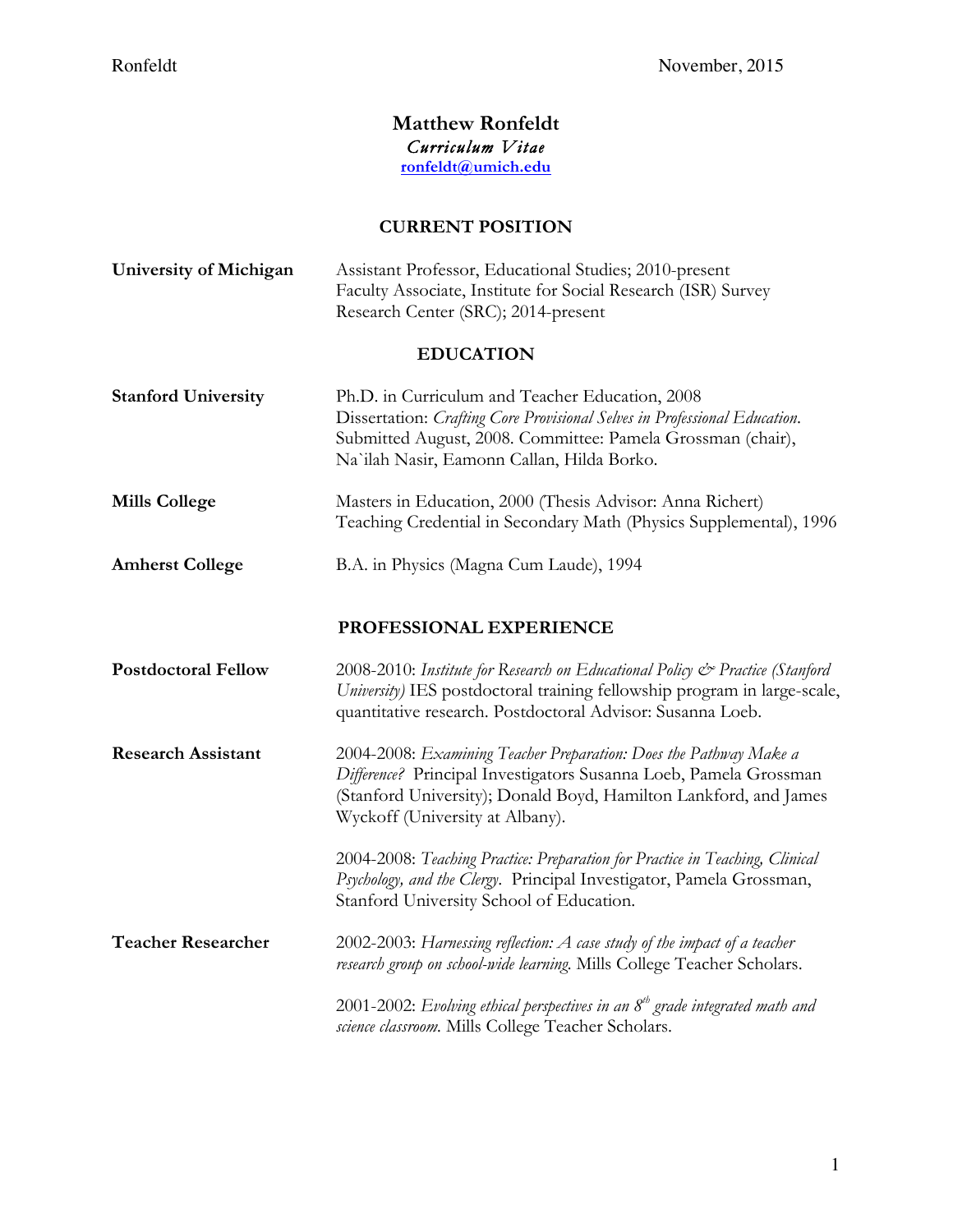### **REFEREED JOURNAL PUBLICATIONS**

#### **Appeared In Print**

- Ronfeldt, M. (2015). Field placement schools and instructional effectiveness. *Journal of Teacher Education, 66(4)*, 304-320.
- Ronfeldt, M., Farmer, S., McQueen, K. & Grissom, J.A. (2015). Teacher collaboration in instructional teams and student achievement. *American Educational Research Journal,* 52(3), 475- 514.
- Ronfeldt, M., Schwartz, N., & Jacob, B. (2014). Does pre-service preparation matter? Examining an old question in new ways. *Teachers College Record*, 116(10), 1-46.
- Grossman, P., Cohen, J., Ronfeldt, M. & Brown, L. (2014). The test matters: The relationship between classroom observation scores and teacher value-added on multiple types of assessment. *Educational Researcher*, 43(6), 293-303.
- Ronfeldt, M., Reininger, M., & Kwok, A. (2013). Recruitment or preparation? Investigating the effects of teacher characteristics and student teaching. *Journal of Teacher Education, 64(4), 319- 337.*
- Ronfeldt, M, Loeb, S., & Wyckoff, J. (2013). How teacher turnover harms student achievement. *American Educational Research Journal, 50(1), 4-36.*
- \* Boyd, H., Grossman, P., Hammerness, K., Lankford, H., Loeb, S., Ronfeldt, M., & Wyckoff, J. (2012). Recruiting effective math teachers: Evidence from New York City. *American Educational Research Journal,* 49(6), 1008-1047*. (\*Authors listed in alphabetical order)*
- Ronfeldt, M. & Reininger, M. (2012). More or better student teaching? *Teaching and Teacher Education*, 28(8), 1091-1106.
- Ronfeldt, M. (2012). Where should student teachers learn to teach?: Effects of field placement school characteristics on teacher retention and effectiveness. *Educational Evaluation and Policy Analysis, 34(1), 3-26.*
- \* Boyd, D., Lankford, H., Loeb, S., Ronfeldt, M., & Wyckoff, J. (2011). The role of teacher quality in retention and hiring: Using applications-to-transfer to uncover preferences of teachers and schools. *Journal of Policy Analysis and Management*, 30(1), 88-2011. *(\*Authors listed in alphabetical order)*
- Grossman, P., Compton, C., Igra, D., Ronfeldt, M., Shahan, E., & Williamson, P (2009). Teaching practice: A cross-professional perspective . *Teachers College Record. 111 (9).*
- Ronfeldt, M. & Grossman, P. (Summer, 2008). Becoming a professional: Experimenting with possible selves in professional preparation. *Teacher Education Quarterly, pp. 41-60.*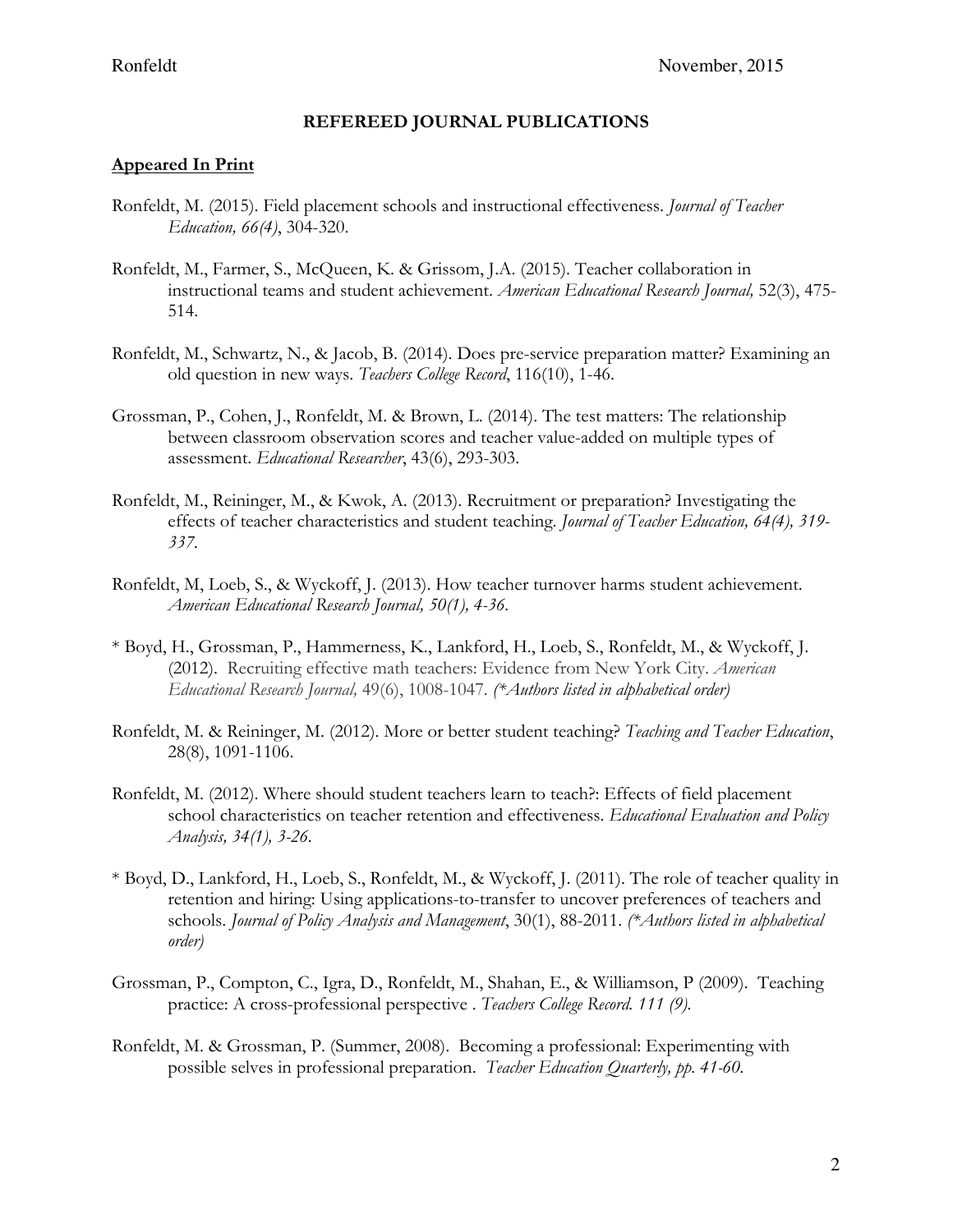- \* Boyd, D., Grossman, P., Hammerness, K., Lankford, H., Loeb, S., McDonald, M., Reininger, M., Ronfeldt, M., & Wyckoff, J. (2008). Surveying the landscape of teacher education in New York City: Constrained variation and the challenges of innovation. *Educational Evaluation and Policy Analysis, 30 (4),* 319-343. *(\*Authors are listed in alphabetical order)*
- Grossman, P., McDonald, M., Hammerness, K., & Ronfeldt, M. (2008). Constructing coherence: Structural predictors of perceptions of coherence in NYC teacher education programs. *Journal of Teacher Education, 59*, 273 - 287.
- Grossman, P., Compton, C., Shahan, E., Ronfeldt, M., Igra, D., & Shiang, J. (2007). Preparing practitioners to respond to resistance: A cross-professional view. *Teachers and Teaching: Theory and Practice*, 13(2), 109-123.
- \* Berglund, L., Hunter, L. R., Krause, D., Lamoreaux, S. K., D., Prigge, E. O., & Ronfeldt, M. S. (1995). New limits on local Lorentz invariance from Hg and Cs magnetometers. *Physical Review Letters*, 75(10), 1879 – 1883. *(\*Authors listed in alphabetical order)*

### **Accepted for Publication or In Press**

Ronfeldt, M., Kwok, A., & Reininger, M. (forthcoming). Teachers' preferences to teach underserved students. *Urban Education. Accepted August, 2014.*

## **In Review**

- Ronfeldt, M. (in review). Identity-focused teacher preparation. Submitted Aug. 2, 2015.
- Ronfeldt, M. & Campbell, S. (in review). Evaluating teacher preparation using graduates' observational data. Submitted Sept. 8, 2015.
- Campbell, S. & Ronfeldt, M. (in review). Observational evaluations of teachers: Measuring more than we bargained for? Submitted October 16, 2015.

## **In Preparation**

Khasnabis, D., Goldin, S., & Ronfeldt, M. (in preparation). Using simulated parent-teacher conferences to assess interns' abilities to partner with families.

Ronfeldt, M. & McQueen, K. (in preparation). Does new teacher induction really improve retention?

#### **BOOK CHAPTERS**

Grossman, P., Ronfeldt, M., & Cohen, J. (2011). The power of setting: The role of field experience in learning to teach. In K. Harris, S. Graham, T. Urdan, A. Bus, S. Major, & H. L. Swanson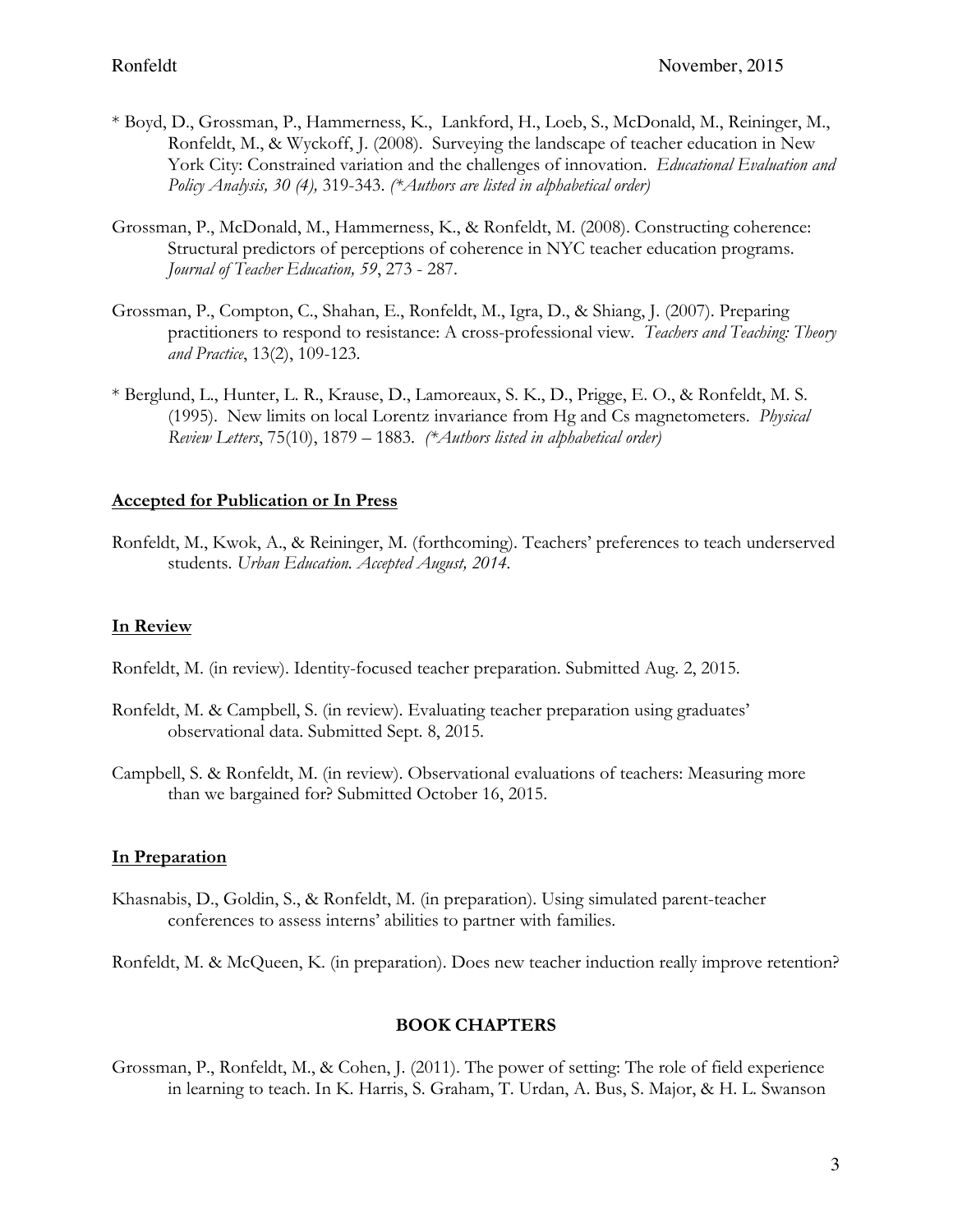(Eds.) *American Psychological Association (APA) Educational Psychology Handbook, Vol. 3: Applications to Teaching and Learning (pp. 311-334).* 

- \* Boyd, D., Lankford, H., Loeb, S., Ronfeldt, M., & Wyckoff, J. (2011). The effect of school neighborhoods on teacher career decisions. In R. Murnane & G. Duncan (Eds.), *Whither Opportunity? Rising Inequality and the Uncertain Life Chances of Low-Income Children (pp. 377-397)*. New York: Russell Sage Foundation: New York. *(\*Authors are listed in alphabetical order)*
- Grossman, P., McDonald, M., Hammerness, K., & Ronfeldt, M. (2008). Dismantling dichotomies in teacher education. In M. Cochran-Smith (Ed.), *The handbook of teacher education: A project of the Association of Teacher Educators (3rd Edition).* New York, NY Macmillan.
- Ronfeldt, M. (2007). Evolving ethical perspectives in an 8<sup>th</sup> grade science classroom. *In D. Roberts, C. Bove & E. van Zee (Eds.), Teacher research: Stories of learning and growing*. Arlington, VA: NSTA Press.

## **GRANTS**

**Tennessee Department of Education: Setting Students Up for Success.** \$6,917,060. Subcontract from Tennessee Department of Education. Institute of Educational Sciences Statewide, Longitudinal Data Systems Grant. 10/15-9/19.

**Assessing Initiatives to Improve Student Teaching**. \$599,894. Co-principal investigator with Dan Goldhaber, principal investigator. Bill and Melinda Gates Foundation. 11/15 – 1/17.

**Does New Teacher Induction Really Improve Retention?** \$8,000. Principal investigator. Rackham 2015 Spring/Summer Research Grant Program: University of Michigan. 5/15 to 9/15.

**Chicago Teacher Pathways Project**. \$580,000. Co-principal investigator with Kavita Kapadia Matsko. Spencer Foundation. 6/14 - 5/17.

**The Family Centered Education Experience: Preparing New Teachers for Understanding and Teaching in Diverse Communities.** \$50,000. Co-principal investigator with Debi Khasnabis, principal investigator, and Simona Goldin, Cathy Reischl, and Carla O'Connor, co-principal investigators. Third Century Initiative Transformation Grant, University of Michigan. 9/13-9/15.

**Student Teaching: Where and How Long?** \$40,000. Principal investigator. Spencer Foundation. 9/11-8/12.

**Student Teaching in Chicago Project**. \$7,000. Principal investigator. Rackham 2011 Spring/Summer Research Grant Program: University of Michigan. 5/11 - 9/12.

**Designing a School-Based Teacher Research Group**. \$2,000. Principal investigator. Mills College Teacher Scholar Grant Program. 9/01-8/02.

#### **Pending Grant Proposals**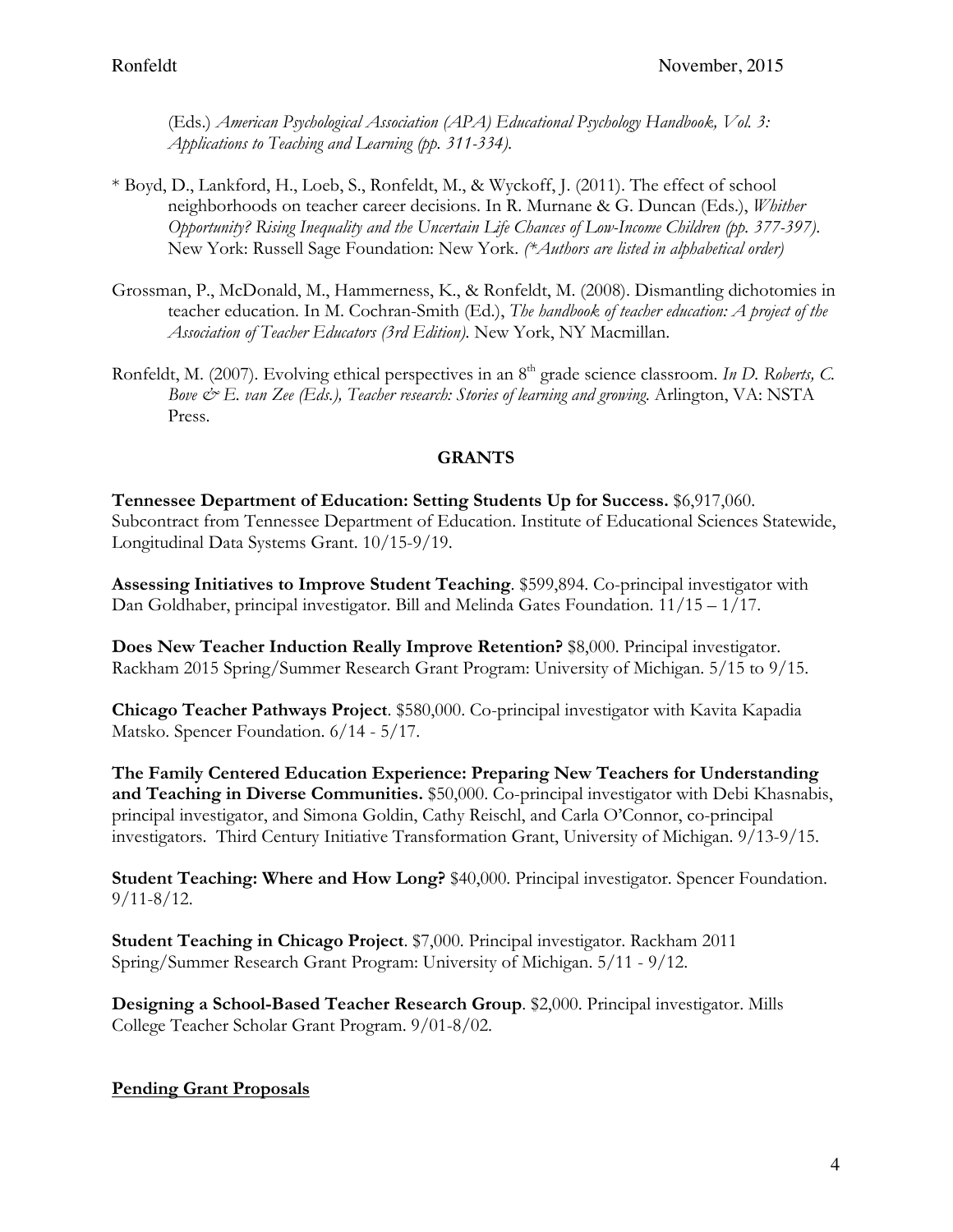**Alternative Chicago Teaching Pathways**. \$200,000 requested. Co-principal investigator with Kavita Kapadia Matsko. Joyce Foundation Submitted July, 2015.

## **SELECTED CONSULTING**

Senior Consultant to co-principal investigators Timothy Boerst, Meghan Shaughnessy, and Deborah Loewenberg Ball on **Investigating Relationships Between Mathematical Knowledge for Teaching and High Leverage Teaching Practices**. National Science Foundation EHR Core Research (ECR) Level II Project. 1/16 – 12/18.

Senior Consultant to co-principal investigators Betsy Davis and Annemarie Palincsar on **Using Multiple Lenses to Investigate the Development of Content Knowledge and Teaching Practices in Relationship to Learning Opportunities**. Lyle Spencer Foundation Research Award.  $9/15 - 8/19$ .

## **POPULAR PRESS**

### **Radio Interview**

Cohen, M. (2013, July 31). Radio City Recap WILS interview with Dr. Matthew Ronfeldt. Retrieved from http://1320wils.com

### **Citations in Popular Press**

- Kraft, M. A. & Papay, J. P. (2015, May 28). Developing workplaces where teachers stay, improve, and succeed. Albert Shanker Institute Post. http://www.shankerinstitute.org/blog/developingworkplaces-where-teachers-stay-improve-and-succeed.
- Karp, S. (2014, Spring). Jumping the ship. Catalyst Magazine. Retrieved online from http://www.catalyst-chicago.org
- AERA Newsroom (2014, January 1). Top 10 AERA journal articles of 2013. Retrieved online from http://www.aera.net/Newsroom/Top10AERAJournalArticlesof2013/tabid/15323/Default.aspx
- French, R. (2013, October 15). Michigan classrooms loaded with rookie teachers who soon wash out. *Bridge Magazine*. Retrieved online from http://www.freep.com
- French, R. (2013, October 14). Vagaries of student teaching give newcomers vastly different experiences. *Bridge Magazine*. Retrieved online from http://www.freep.com
- United Federation of Teachers (2013, September, 25). Successful teaching starts with good schools *UFT Online News; New York Teacher Issue*. Retrieved from http://www.uft.org
- Motoko, R. (2013, August 26). At charter schools, short careers by choice. *New York Times*, p. A1. Retrieved from http:www.nytimes.com
- Walsh, K. (2012, July 10). A response to Jay Greene. *Educaitonnext*. Retrieved from http://educationnext.org
- Greene, J. (2012, July 10). NCTQ doesn't know what works. *Educaitonnext*. Retrieved from http://educationnext.org
- Simon, M. (2012, June 15). Is teacher churn undermining real education reform in D.C.? *Washington Post,* Retrieved from http:www.washingtonpost.com
- Simon, M. (2012, April 17). Get rid of teachers or encourage them to stay what is best for our schools? Economic Policy Institute. Retrieved from http://www.epi.org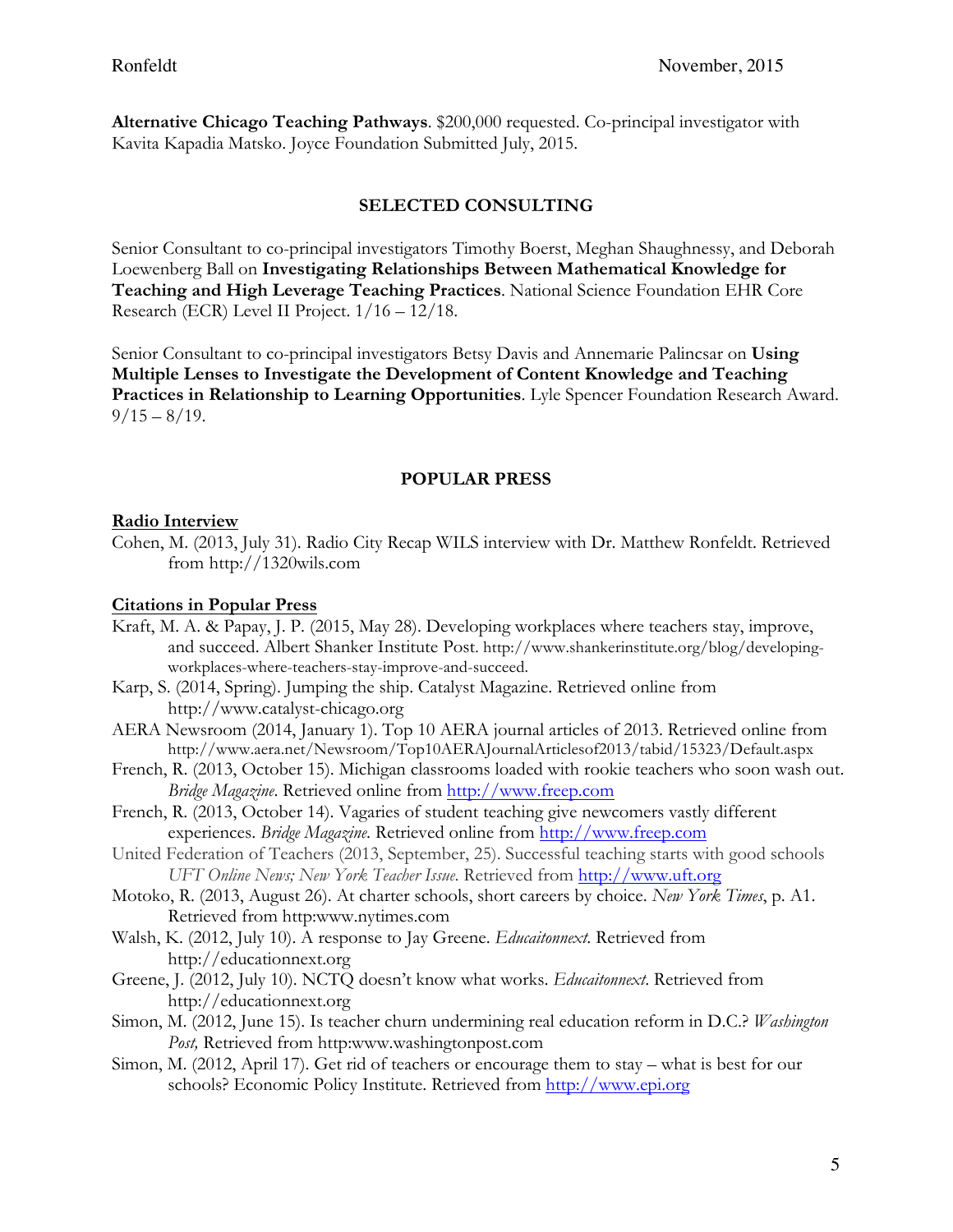- Berry, B. (2012, March 26). Creating conditions for effective teaching [Center for Teaching Quality blog]. Retrieved from http://www.teachingquality.org
- National Council on Teaching Quality (2012, March 30). Breathing the air of success in student teaching. [PDQ: Pretty Darn Quick Blog]. Retrieved from http://www.nctq.org

## **PRESENTATIONS (PEER-REVIEWED)**

- Ronfeldt, M. & Campbell, C. (2015). Evaluating teacher preparation using observational data. Association for Public Policy Analysis and Management Association Annual Meeting, Miami, FL.
- Ronfeldt, M., Farmer, S., McQueen, K. & Grissom, J.A. (2015). Teacher collaboration in instructional teams and student achievement. Association for Public Policy Analysis and Management Association Annual Meeting, Miami, FL.
- Ronfeldt, M. (2015). Field placement schools and instructional effectiveness. American Educational Research Association Annual Meeting, Chicago, IL.
- Khasnabis, D., Goldin, S. & Ronfeldt, M. (2015). Using simulated parent-teacher conferences to assess interns' abilities to partner with families. American Educational Research Association Annual Meeting, Chicago, IL.
- Ronfeldt, M. & Campbell, S. (2015). Evaluating teacher preparation in Tennessee. American Association of Colleges of Education Annual Conference, Atlanta, GA.
- Khasnabis, D., Goldin, S., & Ronfeldt, M. (2015). Designing simulated parent-teacher conferences to assess interns' abilities to partner with families. American Association of Colleges of Education Annual Conference, Atlanta, GA.
- Ronfeldt, M., Farmer, S., McQueen, K., & Grissom, J. (2014) Teachers' collaborations in instructional teams and students' achievement. American Educational Research Association, Philadelphia, PA.
- Ronfeldt, M., Schwartz, N., & Jacob, B. (2013). Does pre-service preparation matter? Examining an old question in new ways. American Educational Research Association, San Francisco, CA.
- Ronfeldt, M., Kwok, A., Reininger, M. (2013). All about race? Teachers' preferences for underserved schools. American Educational Research Association, San Francisco, CA.
- Ronfeldt, M. (April, 2012). The effects of student teaching in underserved and hard-to-staff schools. American Educational Research Association, Vancouver, Canada.
- Ronfeldt, M., Reininger, M. & Kwok, A. (April, 2012). More or better student teaching? American Educational Research Association, Vancouver, Canada.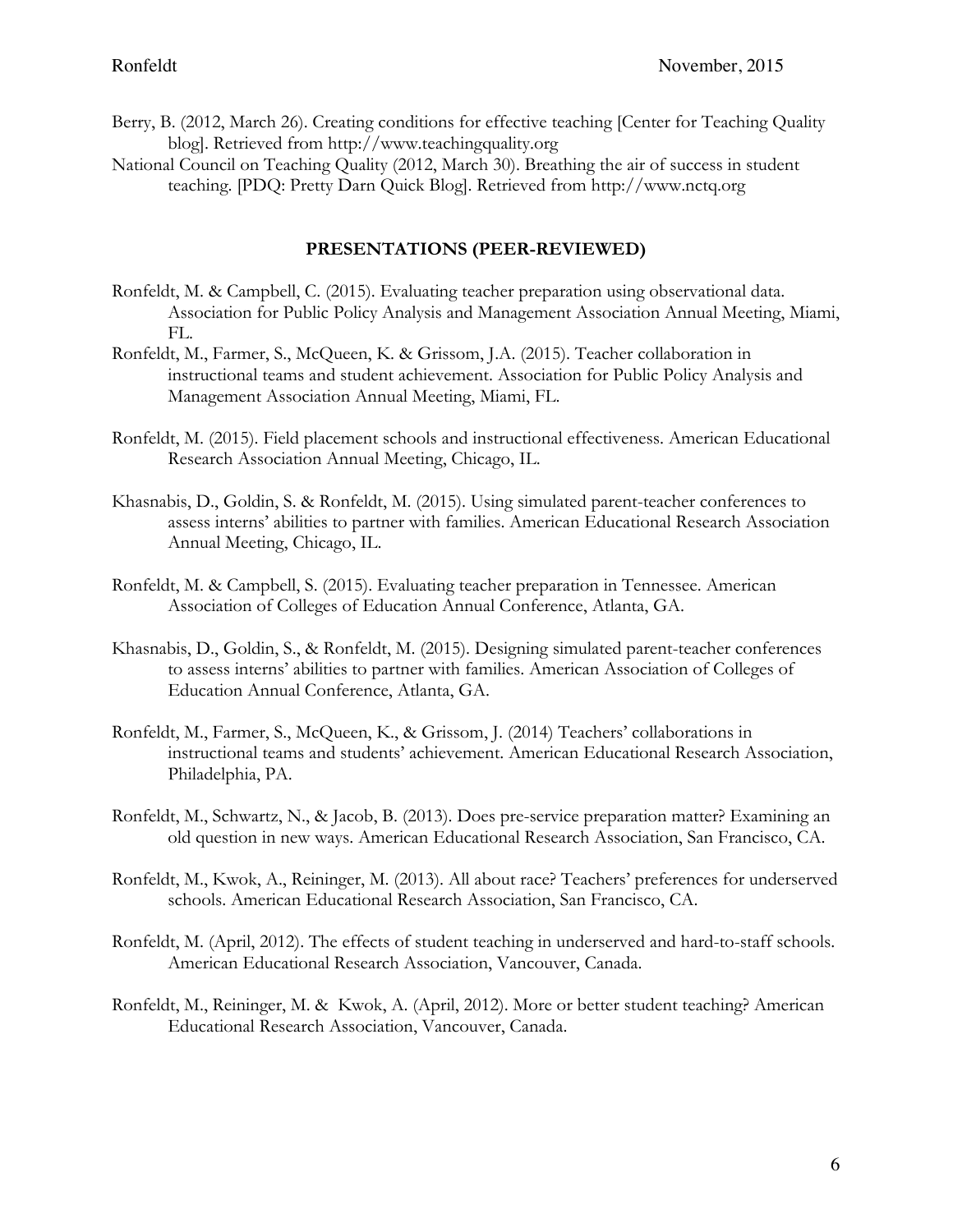- Ronfeldt, M., Lankford, H., Loeb, S., & Wyckoff, J. (November, 2011). How teacher turnover harms student achievement. Association for Public Policy Analysis and Management, Washington, DC.
- Ronfeldt, M. (March, 2011). Where should student teachers learn to teach? The Association for Education Finance and Policy, Seattle, WA.
- Ronfeldt, M., Lankford, H., Loeb, S., & Wyckoff, J. (March, 2011). How teacher turnover harms student achievement. The Association for Education Finance and Policy, Seattle, WA.
- Boyd, D., Lankford, H., Loeb, S., Ronfeldt, M., Wyckoff, J. (2009). Separating supply & demand: Using applications-to-transfer to uncover preferences for teachers & schools. American Education Finance Association, Nashville.
- Boyd, D., Lankford, H., Loeb, S., Ronfeldt, M., Wyckoff, J. (2009). The effect of school neighborhood characteristics on teacher career decisions. New Evidence on How Families, Neighborhoods and Labor Markets Affect Educational Opportunities for American Children, Brookings Institute, Washington, DC.
- Boyd, D., Lankford, H., Loeb, S., Ronfeldt, M., Wyckoff, J. (2008). The push and pull of small schools: Using applications for transfers data to model school preferences. Association for Public Policy Analysis and Management, Los Angeles.
- Boyd, D., Grossman, P., Hammerness, K., Lankford, H., Loeb, S., McDonald, M., Ronfeldt, M., Wycoff, J. (2007). Surveying the landscape of teacher education in New York City. American Educational Research Association, Chicago.
- Grossman, P., Compton, C., Igra, D., Ronfeldt, M., Shahan, E., Williamson, P. (2007). The role of feedback in professional education. American Educational Research Association, Chicago.
- Grossman, P., Hammerness, K., McDonald, M., Ronfeldt, M. (2007). The relationship of program features to student reports of opportunities to learn. American Educational Research Association, Chicago.
- Grossman, P., Hammerness, K, & McDonald, M. & Ronfeldt, M. (2006). Preparing teachers for NYC schools: Does the pathway make a difference? Paper presented at the annual meeting of the American Association for Colleges of Teacher Education, San Diego.
- Shiang, J., Grossman, P., Loo ,A., Ronfeldt, M. (2006). Feedback in the supervisory setting. Paper in the panel sponsored by Division II, Critical Issues in the Supervisory Setting. Annual California Psychological Association, San Francisco.
- Bond, I., Boyd, D., Grossman, P., Hammerness, K., Jaquith, A., Lankford, H., Loeb, S., McDonald, M., Reininger, M., Ronfeldt, M., Wycoff, J. (2005). Doing diversity: How teacher education programs in New York City intend to prepare teachers for diversity. American Educational Research Association, Montreal, Canada.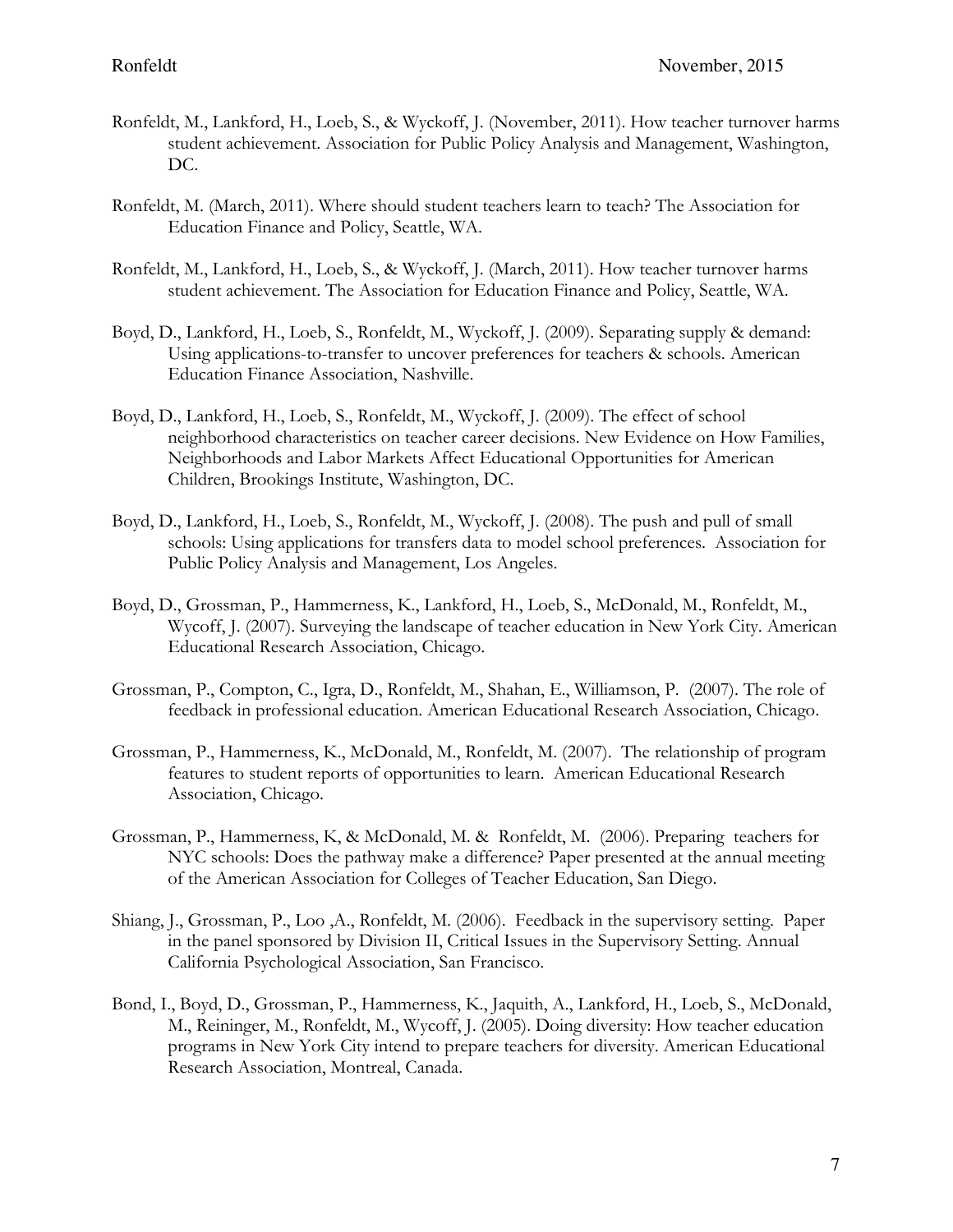- Bond, I., Boyd, D., Grossman, P., Hammerness, K., Jaquith, A., Lankford, H., Loeb, S., McDonald, M., Reininger, M., Ronfeldt, M., Wycoff, J. (2005). Learning about Learning: A preliminary analysis of how nine New York City institutions are preparing teachers in learning and development. American Educational Research Association, Montreal, Canada.
- Bond, I., Boyd, D., Grossman, P., Hammerness, K., Jaquith, A., Lankford, H., Loeb, S., McDonald, M., Reininger, M., Ronfeldt, M., Wycoff, J. (2005). Field Experiences in NYC teacher education programs. American Educational Research Association, Montreal, Canada.
- Grossman, P., Compton, C., Igra, D., Ronfeldt, M., & Williamson, P. (2005). Preparing people for professions of formation and transformation: A cross-professional perspective. American Educational Research Association, Montreal, Canada.
- Grossman, P. L., Compton, C. , Igra, D., Ronfeldt, M., Shahan, E., & Williamson, P. (2005). Unpacking practice: Decompositions and approximations. American Educational Research Association, Montreal, Canada.
- Igra, D. & Ronfeldt, M. (2005). You are the text you teach: Integrating the personal and the professional in the helping professions. American Educational Research Association, Montreal, Canada.
- Ronfeldt, M. (2003). Harnessing reflection: Teacher research for facilitating school-wide learning. California Association of Independent Schools Conference, Atherton.
- Akin, R., & Ronfeldt, M. (2002). Using video as a text for teaching. UC Davis Cooperative Research and Extension Services for Schools (CRESS) Teacher Research Conference, Sacramento.

## **INVITED PRESENTATIONS, LECTURES, COLLOQUIA**

- Ronfeldt, M. & Campbell, S. (April, 2015). Using teacher observation data to evaluate teacher preparation in Tennessee. Invited presentation to Education Commissioner Candice McQueen and other members of the Tennessee Department of Education.
- Ronfeldt, M. Looking beneath the (alternative) route (November, 2013). Guest speaker in Economics of Education course (John Tyler), Brown University.
- Ronfeldt, M. (September, 2013). How teacher turnover harms student achievement. Urban Education Policy Program Speaker Series, Brown University.
- Ronfeldt, M., Reininger, M. & Kwok, A. (March, 2012). More or better student teaching? Educational Studies Colloquium Series, University of Michigan School of Education.
- Ronfeldt, M., Loeb, S., & Wyckoff, J. (October, 2011). Does teacher turnover affect student achievement? Labor Economics Group Lunch Presentation Series, University of Michigan.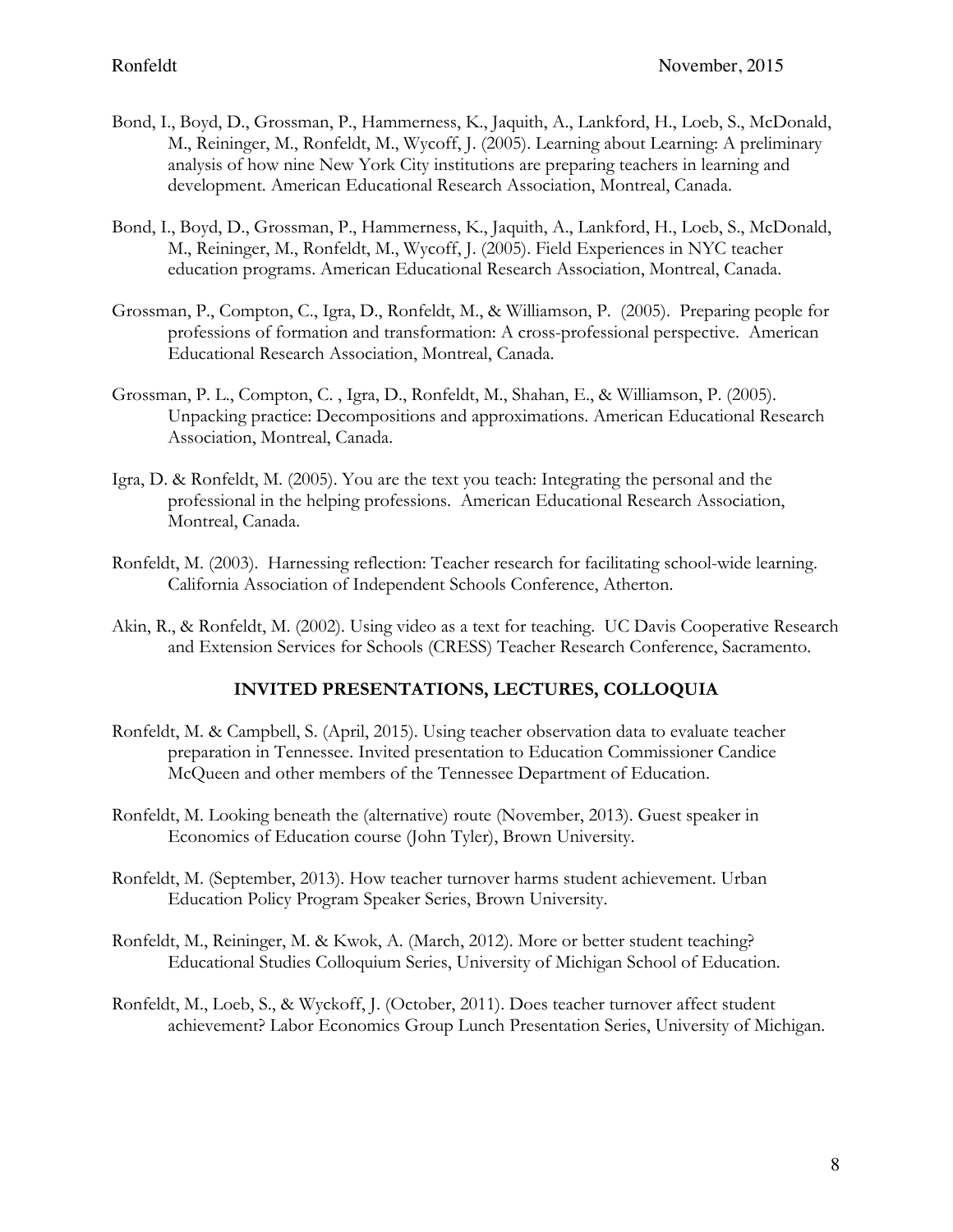### **TEACHING**

### **Instructor**

Practicum in Elementary Education (2015, undergraduate) *University of Michigan* Foundations of Teaching and Learning (2013-2015, graduate) *University of Michigan* The Study and Practice of Field Instruction (2014, graduate) *University of Michigan* The Practice of Teacher Education (2012 & 2015, graduate), *University of Michigan* The Practice of Teaching (2011 & 2013, graduate), *University of Michigan*  Problems and Principles of Secondary Education (2011, undergraduate), *University of Michigan* Teaching Secondary School Mathematics (2010, graduate & undergraduate), *University of Michigan* Practicum II: Secondary Mathematics Instruction (2010, undergraduate), *University of Michigan*

### **Field Instructor**

Elementary Field Instructor (2015), *University of Michigan* Secondary Mathematics Field Instructor (2011, undergraduate), *University of Michigan* Secondary Mathematics Field Instructor (2003-2004, graduate), *Stanford University*

### **Teaching Assistant**

Curriculum and Instruction in Math (2006-2007, graduate), *Stanford University* 

## **Middle School Mathematics and Science Teacher** (*1995-2003)*

### **Founder/Professional Development Coordinator** 2001-2003

Teacher Research Group (in-service teachers), *Oakland, CA*

## **MENTORING / ADVISING**

# **Formal Advising Assignments**

*Postdoctoral Fellow* 

Shanyce Campbell, Ed Studies, University of Michigan, in progress

### *Doctoral Program*

Andrew Kwok, TTE, University of Michigan, in progress Kiel McQueen TTE, University of Michigan, in progress Hillary Greene, TTE, University of Michigan, in progress Stacey Brockman, TTE, University of Michigan, in progress

## *Master's Program*

Dan Jacobson, TTE, University of Michigan, completed 2015 Colleen Kuusinen, TTE, University of Michigan, completed 2013

## **Doctoral Dissertation Committee Member (University of Michigan)**

Mandy Benedict-Chambers, School of Education, completed 2014 Rachel Schachter, School of Education, completed 2014 Rohit Setty, School of Education, completed 2013 Annick Rougee, School of Education, in progress

#### **PROFESSIONAL SERVICE**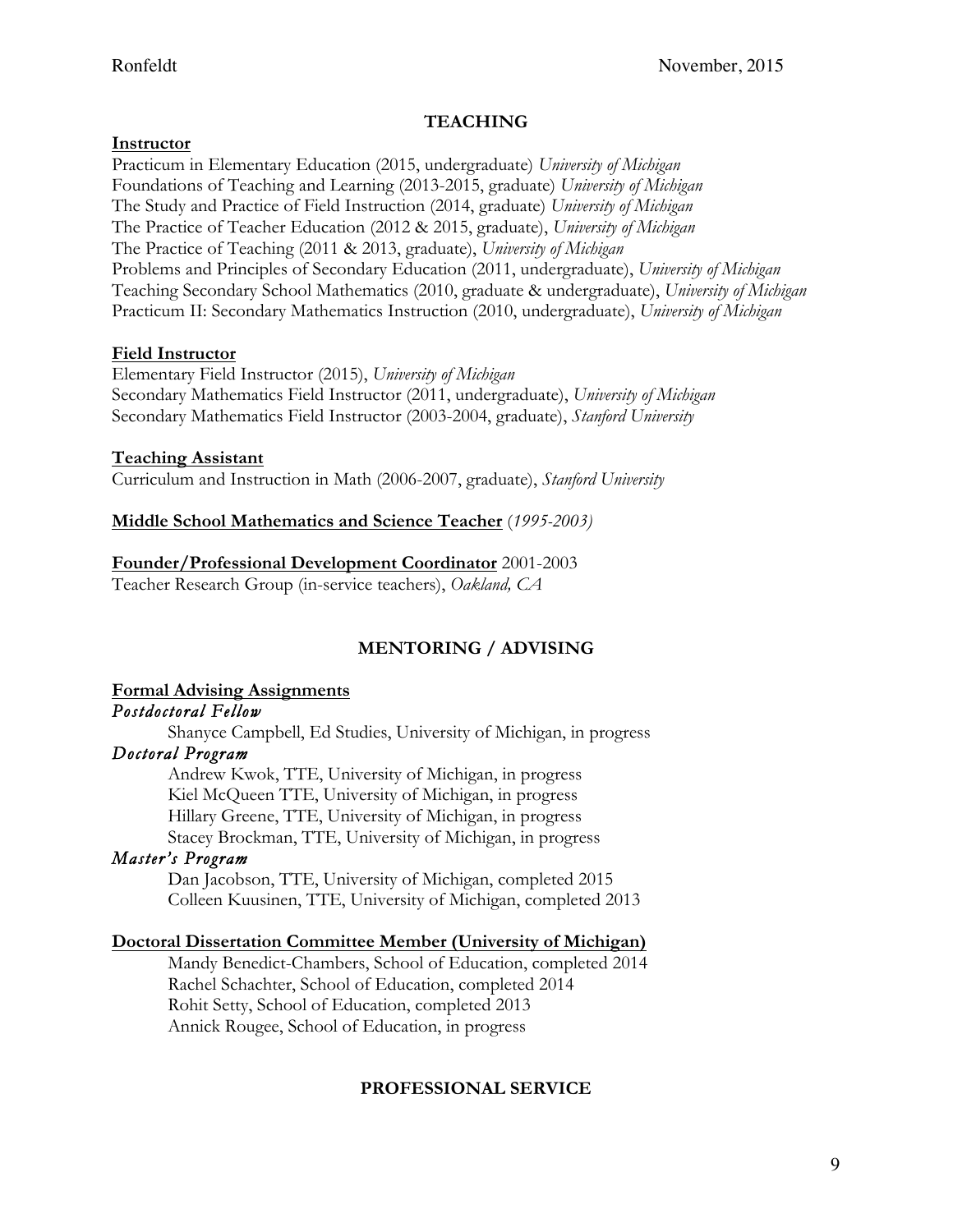Consultant, Tennessee Department of Education (2014-present) Member, Elementary Clinical Assessment Design Team; Univ. of Michigan School of Ed (2014 present) Reviewer, American Education Research Journal (2010, 2011, 2015) Reviewer, Journal of Teacher Education (2012, 2015) Reviewer, Educational Evaluation and Policy Analysis (2015) Coordinator, University of Michigan Educational Studies Colloquium Speaker Series (2014-2015) Reviewer, Educational Researcher (2014) Reviewer, Economics of Education (2014) Reviewer for SREE Conference (2014-15) Discussant for Symposium "The Mentoring Dilemma in an Age of School-Based Teacher Preparation" (AERA, 2014; Philadelphia, PA) Division L Section Chair for the 2014 AERA annual meeting -- Curriculum, Testing, and Instructional Practice (2013-2014) Research Methods and the Study of Diversity and Equity Faculty Search Committee, University of Michigan (2013-2014) School of Education Executive Committee, University of Michigan (2012-2013) Quantitative Methods Task Force, University of Michigan (2011-2013) Secondary Mathematics Teacher Educators Enactment Group (2011-present) Reviewer, Journal of Policy Analysis and Management (2012) Reviewer, The Elementary School Journal (2011) Reviewer, Educational Evaluation and Policy Analysis (2011, 2012) Mills College Teacher Scholars Advisory Board (2009-2015) Professional Development Consultant, San Francisco Ed Fund Math & Science Teacher Collaborative (2003)

## **AWARDS / HONORS**

Recognized among top 200 most influential scholars according to the 2014 RHSU Edu-Scholar Public Influence Rankings

Most read AERA journal article in 2013 ("How Teacher Turnover Harms Student Achievement") NAEd/Spencer Postdoctoral Fellowship Semifinalist, 2013

NAEd/Spencer Postdoctoral Fellowship Semifinalist, 2012

IES Postdoctoral Training Grant, Stanford University, 2008-2010, \$100,000 (\$50,00 per year)

Spencer Competitive Research Training Grant, Stanford University, 2007-2008, \$7,000

## **PROFESSIONAL MEMBERSHIP AND ACTIVITIES**

Structural Equation Modeling Workshop (Center for Statistical Consultation & Research, May 2014) Hierarchical Linear Modeling Workshop (Center for Statistical Consultation & Research, Oct. 2013) American Educational Research Association (AERA) American Association of Colleges for Teacher Education (AACTE) The Association for Education Finance and Policy (AEFP) The Association for Public Policy Analysis and Management (APPAM)